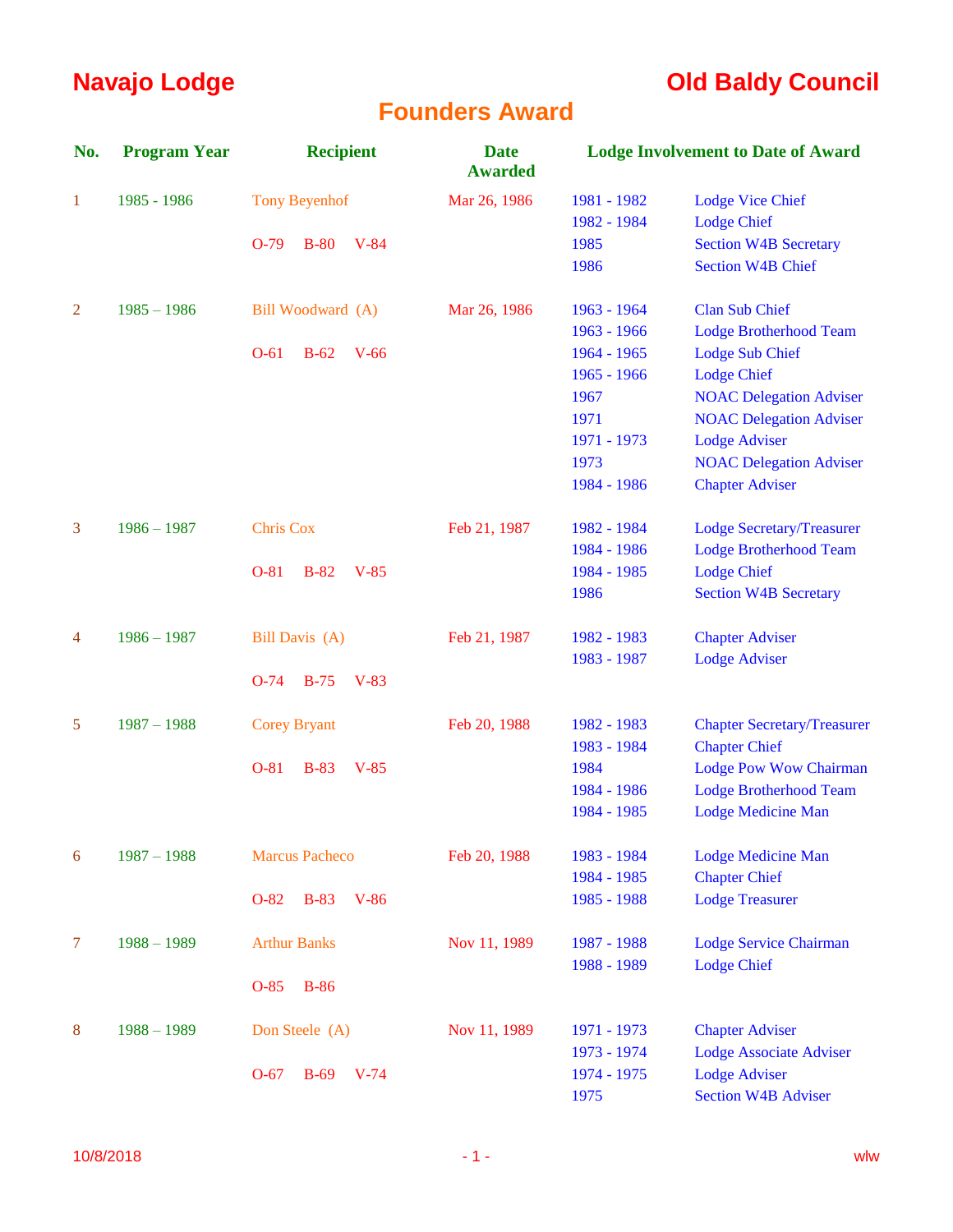# **Founders Award Continued**

| No.<br>9 | <b>Program Year</b><br>$1989 - 1990$ | <b>Recipient</b>           | <b>Date</b><br><b>Awarded</b><br>Dec 28, 1991 | <b>Lodge Involvement to Date of Award</b> |                               |
|----------|--------------------------------------|----------------------------|-----------------------------------------------|-------------------------------------------|-------------------------------|
|          |                                      | <b>William Taylor</b>      |                                               | 1986 - 1987                               | <b>Chapter Chief</b>          |
|          |                                      |                            |                                               | 1986 - 1990                               | <b>Chapter Ordeal Team</b>    |
|          |                                      | $O-85$<br>$V-89$<br>$B-86$ |                                               | 1987 - 1988                               | <b>Lodge Medicine Man</b>     |
|          |                                      |                            |                                               | 1988                                      | <b>Lodge Ordeal Master</b>    |
|          |                                      |                            |                                               | 1988 - 1989                               | <b>Lodge Vice Chief</b>       |
|          |                                      |                            |                                               | 1989 - 1990                               | <b>Lodge Chief</b>            |
| 10       | 1990 - 1991                          | <b>Aaron Geiger</b>        | Apr 5, 1992                                   | 1986 - 1987                               | <b>Chapter Secretary</b>      |
|          |                                      |                            |                                               | 1986 - 1990                               | <b>Lodge Brotherhood Team</b> |
|          |                                      | $O-85$<br>$B-86$<br>$V-89$ |                                               | 1987 - 1988                               | <b>Chapter Vice Chief</b>     |
|          |                                      |                            |                                               | 1988 - 1989                               | <b>Lodge Treasurer</b>        |
|          |                                      |                            |                                               | 1989 - 1990                               | <b>Lodge Vice Chief</b>       |
|          |                                      |                            |                                               | 1990 - 1991                               | <b>Lodge Chief</b>            |
| 11       | $1990 - 1991$                        | <b>Sean Massar</b>         | Apr 5, 1992                                   | 1988 - 1991                               | <b>Chapter Ordeal Team</b>    |
|          |                                      |                            |                                               | 1988 - 1989                               | <b>Chapter Chief</b>          |
|          |                                      | $O-87$<br>$B-88$<br>$V-91$ |                                               | 1989 - 1991                               | <b>Lodge Medicine Man</b>     |
| 12       | $1991 - 1992$                        | <b>Martin Hambalek</b>     | Jun 5, 1993                                   | 1990 - 1991                               | <b>Lodge Secretary</b>        |
|          |                                      |                            |                                               | 1991 - 1992                               | <b>Lodge Chief</b>            |
|          |                                      | $O-87$<br>$B-88$<br>$V-92$ |                                               | 1993                                      | <b>Section W4B Vice Chief</b> |
| 13       | $1992 - 1993$                        | <b>Floyd E Auten</b>       | Nov 6, 1993                                   | 1990 - 1991                               | <b>Chapter Chief</b>          |
|          |                                      |                            |                                               | 1991 - 1992                               | <b>Lodge Vice Chief</b>       |
|          |                                      | O-89<br>$B-90$<br>$V-93$   |                                               | 1992 - 1993                               | <b>Lodge Chief</b>            |
| 14       | 1992 - 1993                          | <b>Jayson Groves</b>       | Nov 6, 1993                                   | 1990 - 1991                               | <b>Chapter Vice Chief</b>     |
|          |                                      |                            |                                               | 1991 - 1992                               | <b>Lodge Secretary</b>        |
|          |                                      | $O-90$<br>$B-91$<br>$V-93$ |                                               | 1992 - 1993                               | <b>Lodge Vice Chief</b>       |
| 15       | 1993 - 1994                          | <b>Bryan Auten</b>         | Nov 5, 1994                                   | 1991 - 1992                               | <b>Chapter Chief</b>          |
|          |                                      |                            |                                               | 1992 - 1995                               | <b>Lodge Medicine Man</b>     |
|          |                                      | $O-90$<br>$B-91$<br>$V-94$ |                                               |                                           |                               |
| 16       | 1993 - 1994                          | <b>Shaun Sorensen</b>      | Nov 5, 1994                                   | 1992 - 1994                               | <b>Chapter Chief</b>          |
|          |                                      |                            |                                               | 1994 - 1995                               | <b>Lodge Chief</b>            |
|          |                                      | $O-91$<br>$B-92$           |                                               |                                           |                               |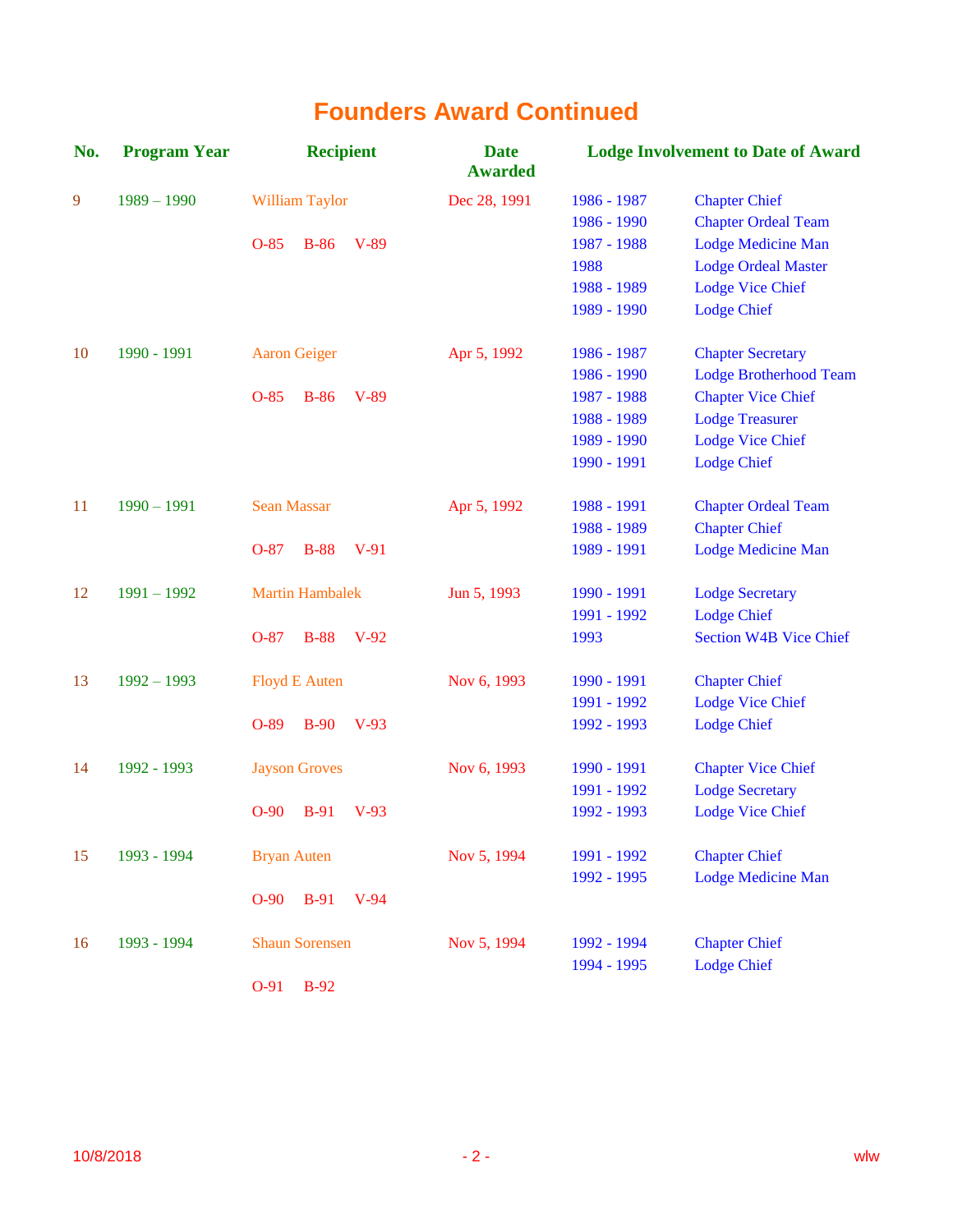## **Founders Award**

#### **No. Program Year Recipient Date Awarded Lodge Involvement to Date of Award** 17 1997 - 1998 Vince Ramirez O-92 B-94 V-97 Sep 12, 1998 1994 - 1995 Lodge Service Chairman 1994 - 1995 Lodge Ordeal Master 1995 - 1996 Chapter Secretary 1996 - 1997 Lodge Chief 1997 - 1998 Navajo Lookout Editor 18 1998 – 1999 Marty Gonzales O-95 B-96 V-98 Feb 25, 2000 1996 – 1999 Lodge Ordeal Master 1998 NOAC Chairman 2000 NOAC Chairman 19 1998 – 1999 George Lee (A) O-83 B-85 V-91 Feb 25, 2000 1988 – 1998 Lodge Cusiner 1991 – 1993 Lodge Finance Adviser 1993 – 1995 Lodge Service Adviser 20 1999 – 2000 Mike Settember O-94 B-95 V-98 Feb 23, 2001 1994 – 1995 Chapter Treasurer 1995 – 1996 Chapter Medicine Man 1996 – 1998 Lodge Medicine Man 1998 – 1999 Lodge Chief 1999 – 2000 Section Conclave Chairman 21 1999 – 2000 John Shelburne (A) O-61 B-63 V-97 Feb 23, 2001 1996 – 1997 Lodge Adviser 1998 – 1999 Lodge Adviser 1994 – 1999 Lodge Cooking Crew 22 2001 - 2002 Brandon Leong O-98 B-99 V-01 Oct 5, 2002 1999 – 2000 Lodge Treasurer 2000 – 2001 Lodge Chief 2002 – 2003 Section W4B Secretary 2002 Lodge Chief 23 2001 – 2002 Larry Files (A) O-70 B-99 Oct 5, 2002 1998 – 2002 Lodge Cooking Staff 24 2002 - 2003 Tim Staples O-00 B-01 V-04 Jan 31, 2004 2002 – 2003 Lodge Vice Chief 2003 – 2005 Lodge Chief 25 2002 - 2003 Jimmy Ramirez (A) O-93 B-94 V-00 Jan 31, 2004 1995 – 1996 Chapter Adviser 1996 – 2001 Lodge Activities Adviser 2001 – 2003 Lodge Adviser 26 2003 – 2004 Scott Ramos O-00 B-01 V-04 Jan 29, 2005 2003 – 2004 Lodge Vice Chief 2003 – 2004 Lodge Ordealmaster

# **Navajo Lodge Old Baldy Council**